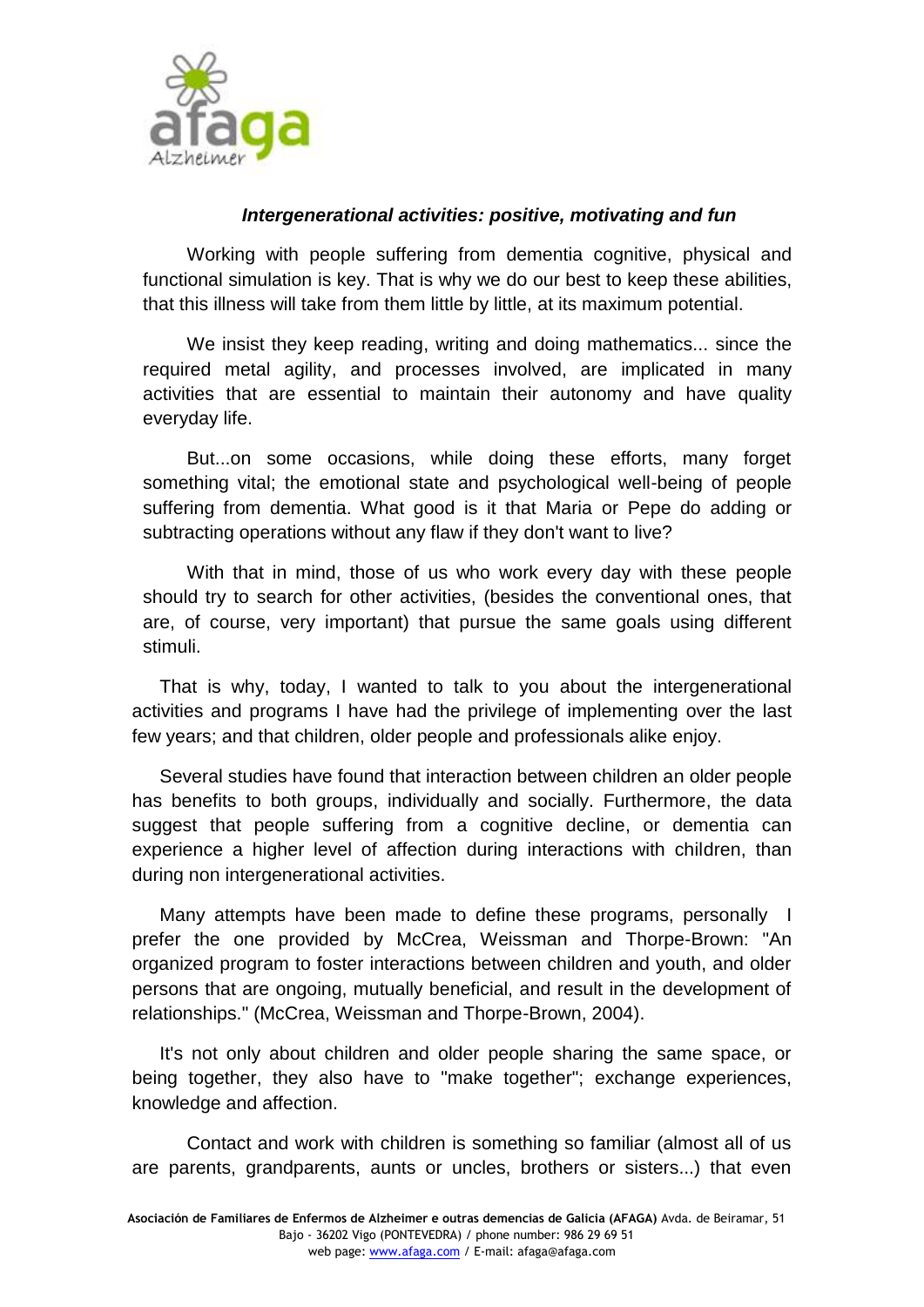

people suffering from a severe cognitive decline react to stimuli that involve children.

Let me give you a couple of examples: a person with dementia that cannot remember what they ate, perfectly remembers when a two-years-old child came to the workshops, climbed on top of the table and started singing.

Another person suffering from a moderate stage and with severe difficulties to get dressed instinctively, without anybody asking her, fixed the collars, and rolled up the sleeves of the kid's smocks so they didn't get dirty in a painting activity.

Knowing all this it's clear that simple contact with children in activities is positive in itself; fun and motivating too. This suggest that, if we implement ongoing programs, we could go further and see benefits in people suffering from dementia such as the ones listed below:

- $\downarrow$  Reduced drowsiness, apathy and the characteristic behavioral/emotional symptomatology of dementia.
- $\ddot{\phantom{1}}$  Reinforcement of identity and self-image, which will increase their feeling of "being useful" to others integrating them the in society.
- $\ddot{+}$  A break from the, necessary, every day routine (for those people suffering from dementia who are institutionalized); a needed breath of fresh air to both people suffering from dementia and professionals.
- $\ddot{+}$  Strengthening of cognitive abilities such as memory, language, perception thanks to the different activities being carried out.
- $\ddot{\bullet}$  increased mobility and social activity.

In conclusion, after analyzing the theory and practice of these activities and programs, I will keep doing them in my work with people suffering from dementia as often as I can, since, to them, such activities are a source of energy and they get to enjoy themselves. They even get to remember sometimes.

Even if doing new activities implies a tremendous effort for professionals, doing new activities means assuming risks, seeing those smiles, that happiness, brief as it might be, that satisfied face when children call them by their names that makes all the effort worth it.

Patricia Ruibal De Sola

AFAGA psychologist